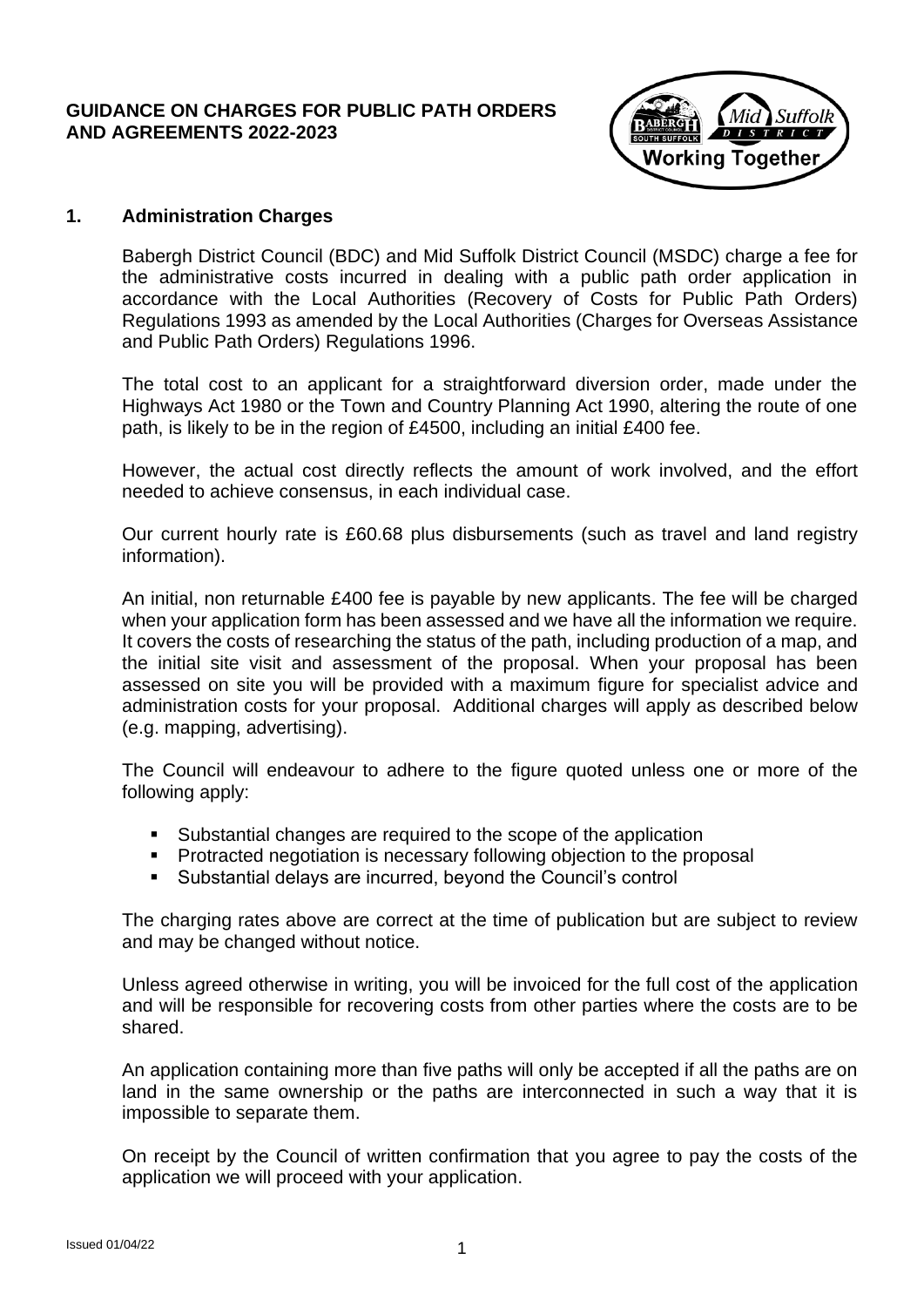# **2. Advertising Costs**

You will have to reimburse the costs for placing two press notices in a local newspaper. An estimate of the likely advertising costs for an application will be provided after a site visit has been carried out. The cost of placing two advertisements in a local newspaper is likely to be in the region of £1500 for an order including one path. In the case of orders made under the Town and Country Planning Act 1990 you may also be required to pay for a third press notice. The exact amount of advertising expenses will depend on the length of the description of the path. You will be required to pay the advertising costs incurred by the Council even if they are more than the initial figure quoted. You will receive the invoice for the first press notice when we serve notice on you that the order has been made and for the second, and possibly third, press notice at the end of the process when the file is closed.

# **3. Mapping**

You will be required to pay for the maps needed to process your application. These are status research map, consultation map and legal order map. The exact cost of the maps will depend on the complexity of the maps required and the number of paths affected. The total cost for maps for a single path application is likely to be in the region of £250. The provision of maps is carried out by Suffolk County Council on our behalf. You will be required to pay the costs for the maps even if they are more than the figure quoted. We will notify you at the earliest possible stage if it appears that the costs will be substantially more than quoted.

### **4. Compensation Payments (Highways Act 1980 orders only)**

Under section 28 (as applied by section 121(2)) of the Highways Act 1980 any person who can show that the value of their interest in the land has been depreciated or that they have been disturbed in enjoyment of land as a result of an order is entitled to compensation. You are required to reimburse the Council any compensation which is payable.

## **5. Site Works**

You will be required to pay for any works specified by Suffolk County Council (the Highway Authority) to bring the routes of any new paths into a fit condition for use by the public. This may include waymarking, signposts, bridges, surfacing etc. Surfacing will be your responsibility but signposts, waymark posts and bridges, including sleeper bridges, must be installed by a contractor appointed by Suffolk County Council. You will be given an estimate of the cost for works to be carried out by a contractor following the first site inspection.

It is important to note that where works which you are responsible for are not completed within the specified timescale the County Council will instruct a contractor to carry out the works and will then recharge this Council. We, in turn, will recharge you, adding an administration charge.

## **6. Enquiries about the extent of the Publicly Maintainable Highway**

The Council has to ensure that any right of way created links to a publicly maintainable highway. The information about highways is provided by Suffolk County Council and if they do not already hold a record for the location in question there will be a fee to provide this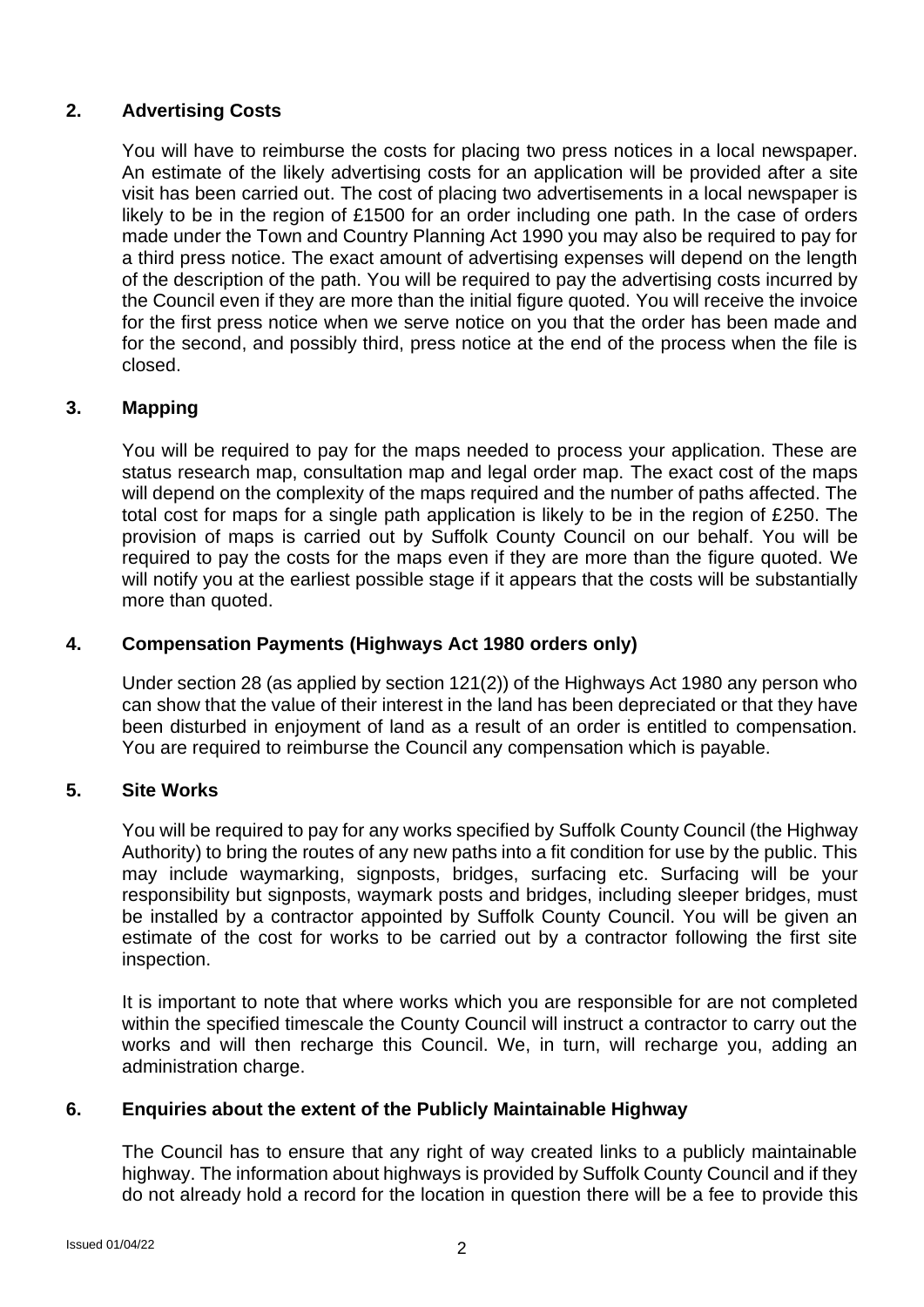information. The minimum charge for this type of enquiry is £60 but in complex cases the fee may be higher. You will be informed if a fee is applicable.

### **7. Specialist Professional Advice (non Rights of Way)**

It may occasionally be necessary to seek specialist professional advice in order to determine an application. This could incur an additional fee.

#### **8. Waivers**

The Council may be prepared to consider waiving part of the charge for a public path order or agreement in certain circumstances, for instance where an application would significantly benefit the local community or improved access provision could be made for people with disabilities. You will be expected to show evidence of support from the Parish or Town Council, the Ramblers' Association and the Open Spaces Society in making the case for waiver. Each case will be judged on its merits and the Council's decision will be final.

#### **9. Payment**

An initial fee of £400 is charged and must be paid when your application form has been assessed and before the specialist works proceed.

On receipt of the fee your proposal will be assessed and the scope of the application agreed and you will then be advised of the maximum administration charge payable. If you wish to proceed an invoice for interim charges incurred over and above the £400 application fee will be sent to you.

Thereafter you will receive an invoice at the following stages:

- (i) When informal consultations have been carried out and the Council has decided whether a public path order should be made, unless consultations are protracted in which case an interim invoice will be sent to you;
- (ii) Following service of notice of the making of the public path order;
- (iii) When the file is closed.

An invoice for site works carried out by Suffolk County Council's contractors will be sent to you direct from Suffolk County Council when the work has been carried out.

If you wish to withdraw your application you will be responsible for payment of all costs incurred up to the time that you advise the Council of your withdrawal.

If the Council decides not to make an order in light of the outcome of informal consultations you will be responsible for payment of all costs incurred up to the time of the Council's decision.

### **10. Refunds**

Charges will only be refunded where:

(i) the Council fails to confirm an unopposed order; or